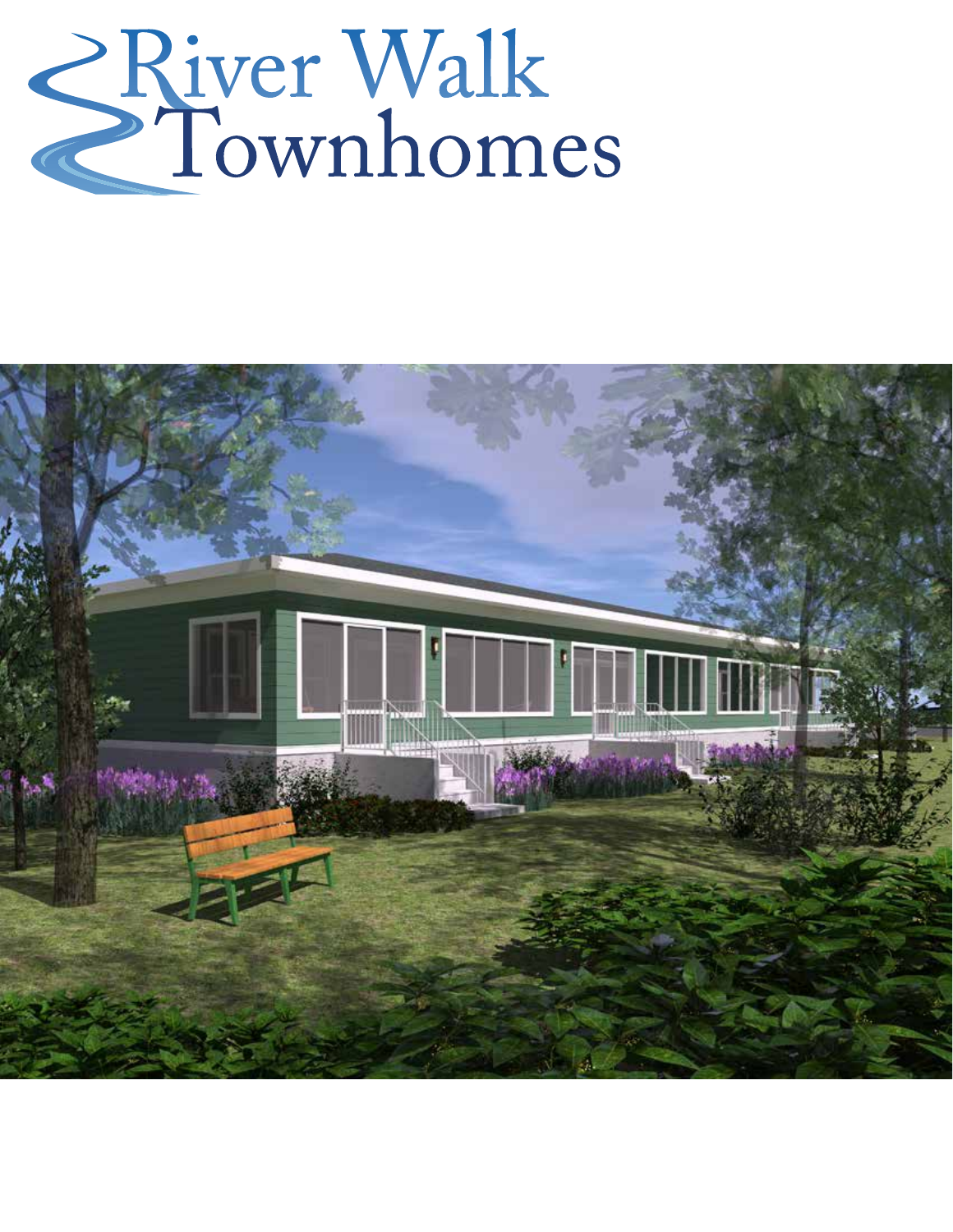#### River Walk Townhomes Vicinity Map

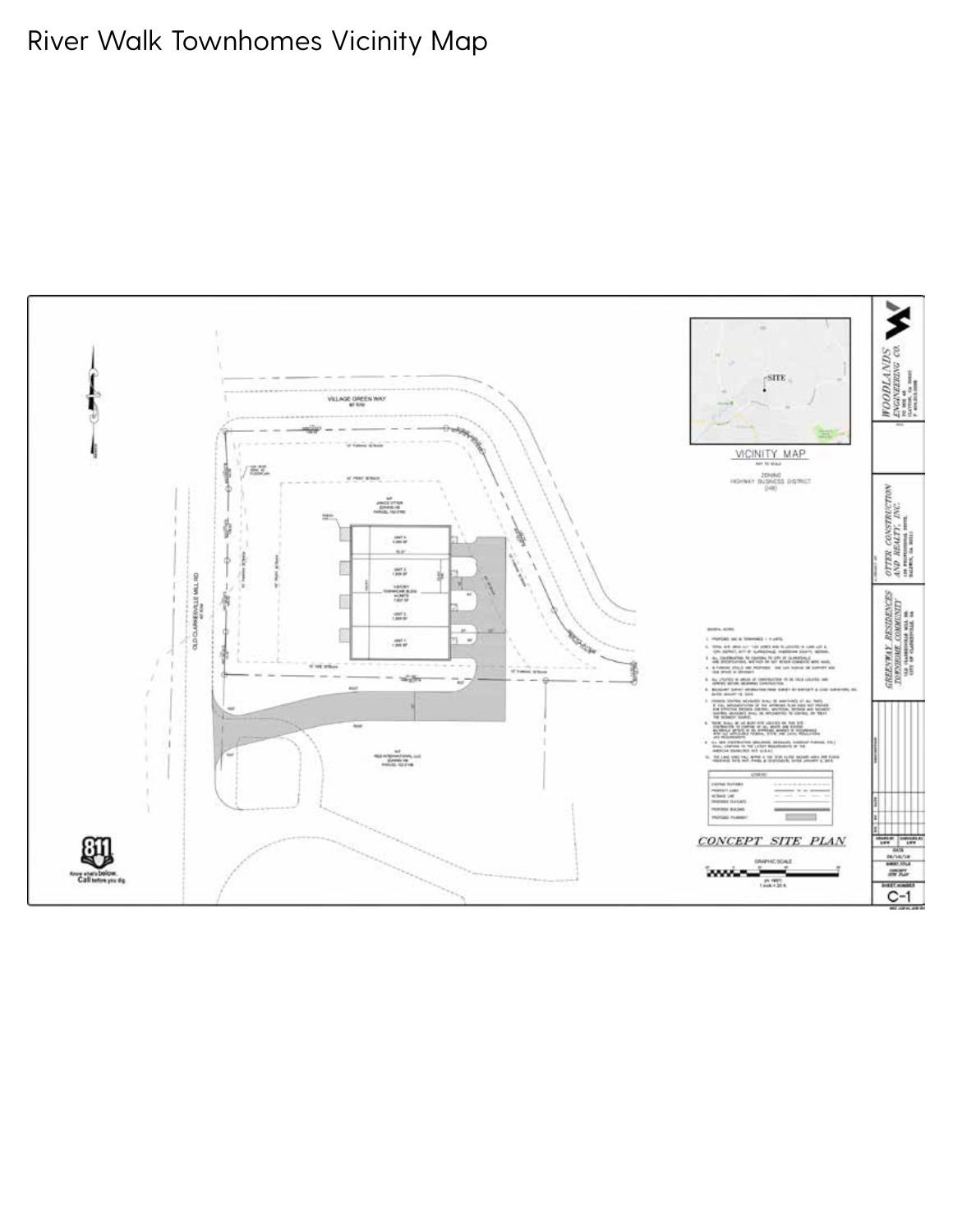#### River Walk Townhomes Floor Plan



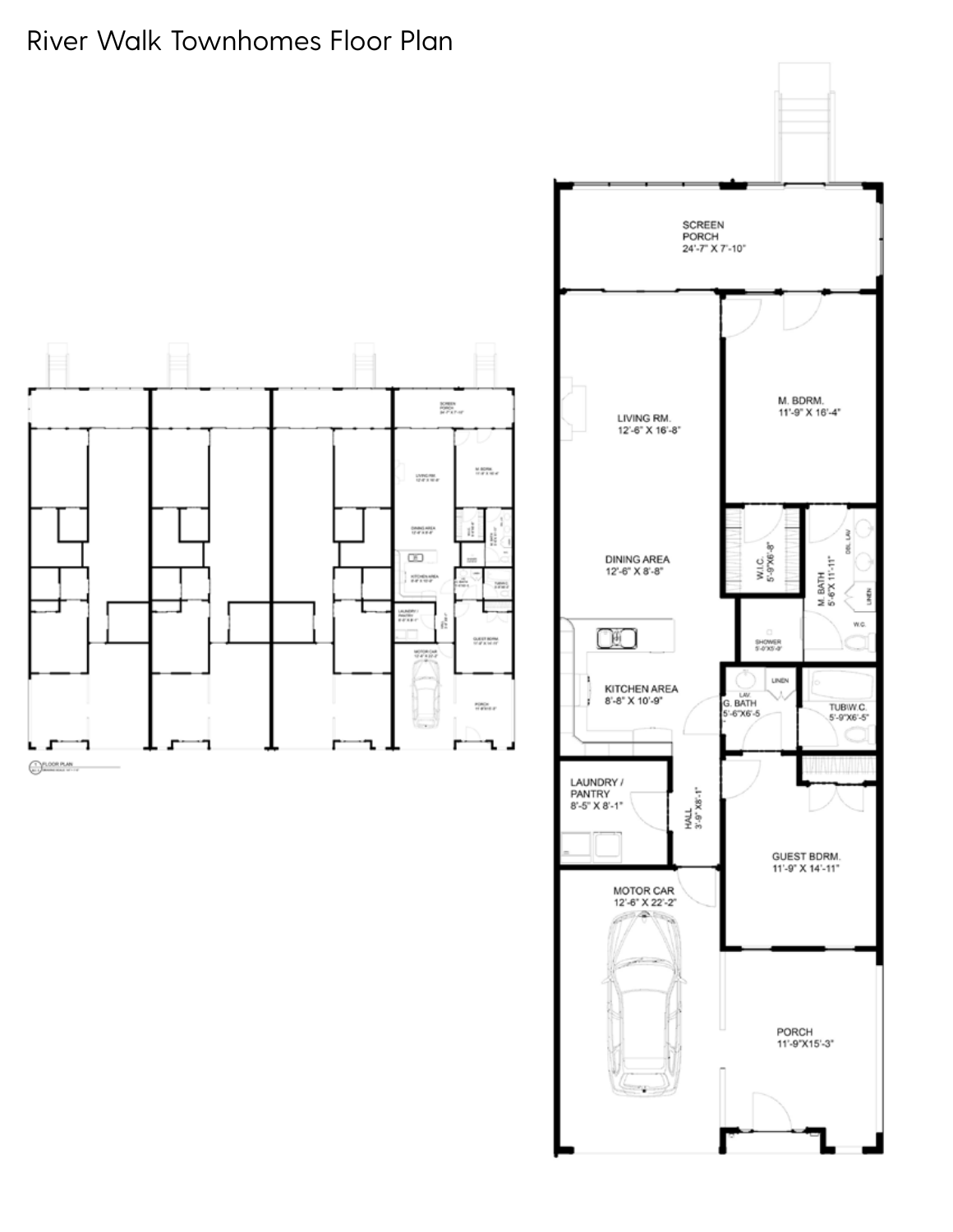# River Walk Townhomes Cutaways

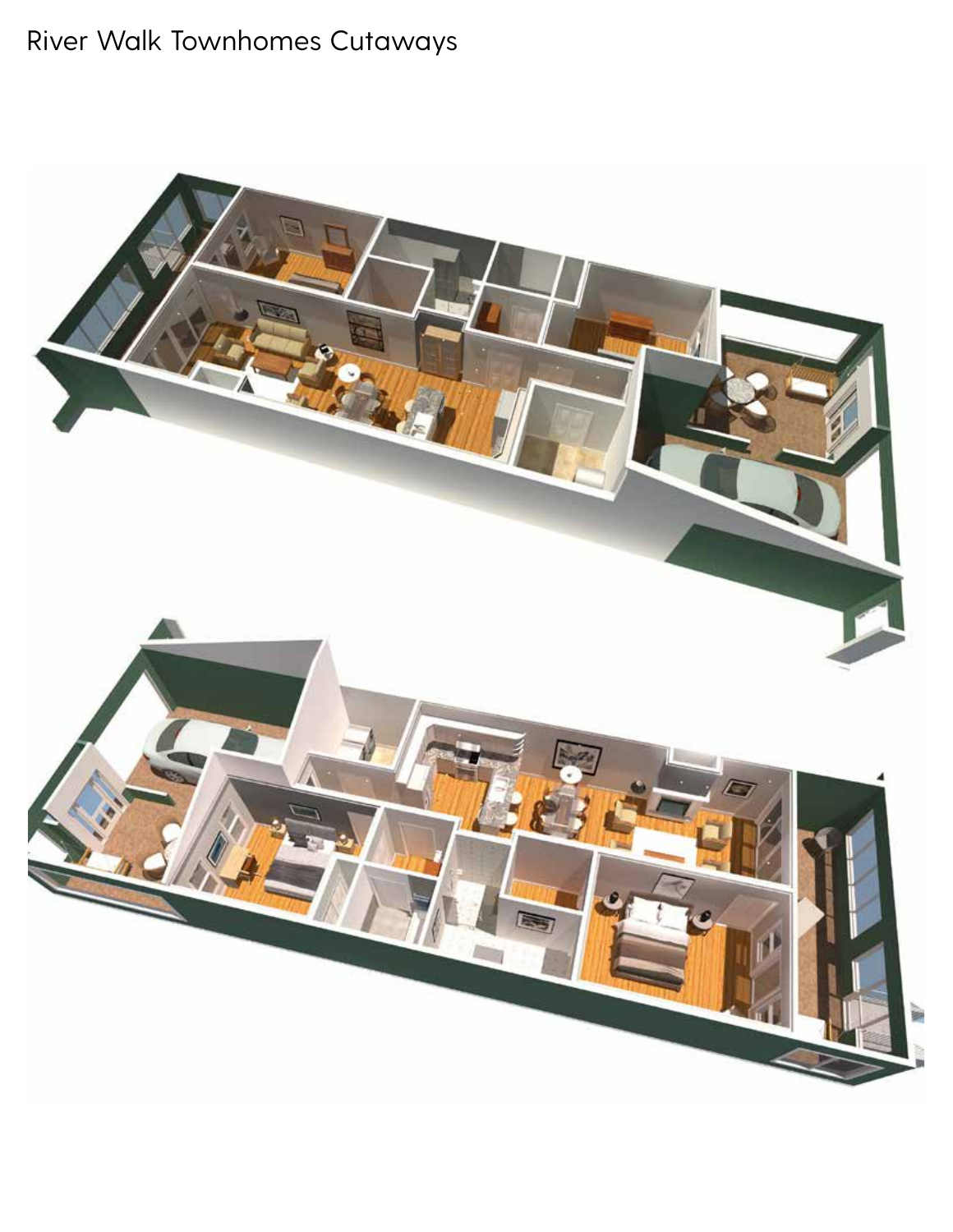#### **North Georgia's Newest 55+ Community**

Buying a retirement home isn't a walk in the park, but it could be a "River Walk."

River Walk Townhomes are brand new, luxurious single level townhomes designed with the active retiree in mind. Conveniently located in Clarkesville (just north of Downtown), River Walk Townhomes overlook the Greenway organic garden and wildlife preserve. Home owners will enjoy a gentle walking path to the river and outdoor recreation areas, including covered pavilions, a paved wildlife walk, shopping and downtown.

- 2 bed / 2 bath
- Super high quality, low maintenance, energy efficient townhomes with lots of upgrades and extras.
- Covered attached parking
- Single level no-step entry
- Low threshold walk-in shower in master bath
- Solid surface counter tops with stainless steel appliances
- Great lighting packages
- Screened-in front and back porches
- Open floor plan
- Separate laundry room / pantry
- Optional gas fireplace
- Walk-in closets
- 9' ceilings
- Crown molding
- Luxury flooring throughout

There are only 8 homes planned in this unique community.

Reserve yours today.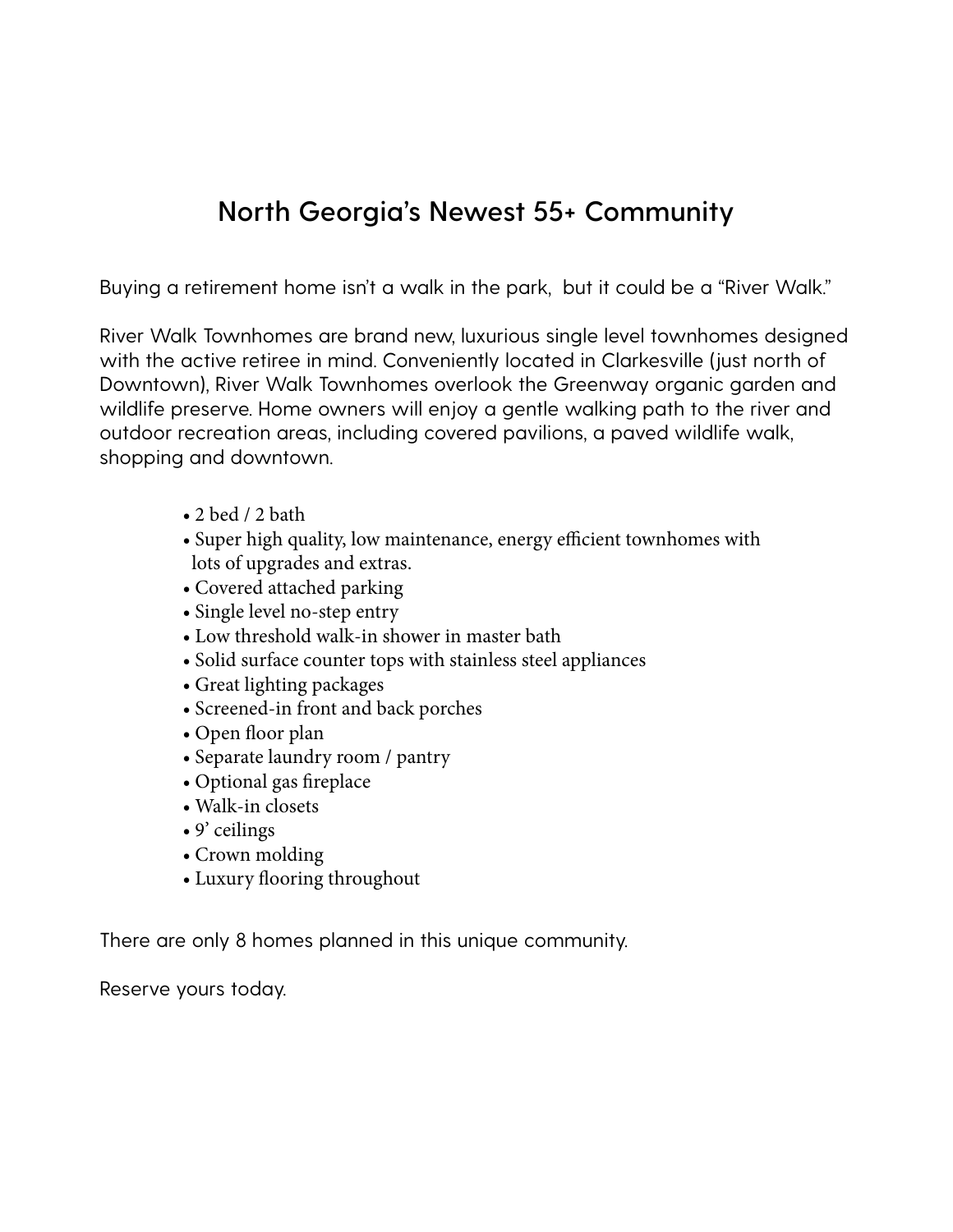#### Front View of Townhome / Rear View of Townhome



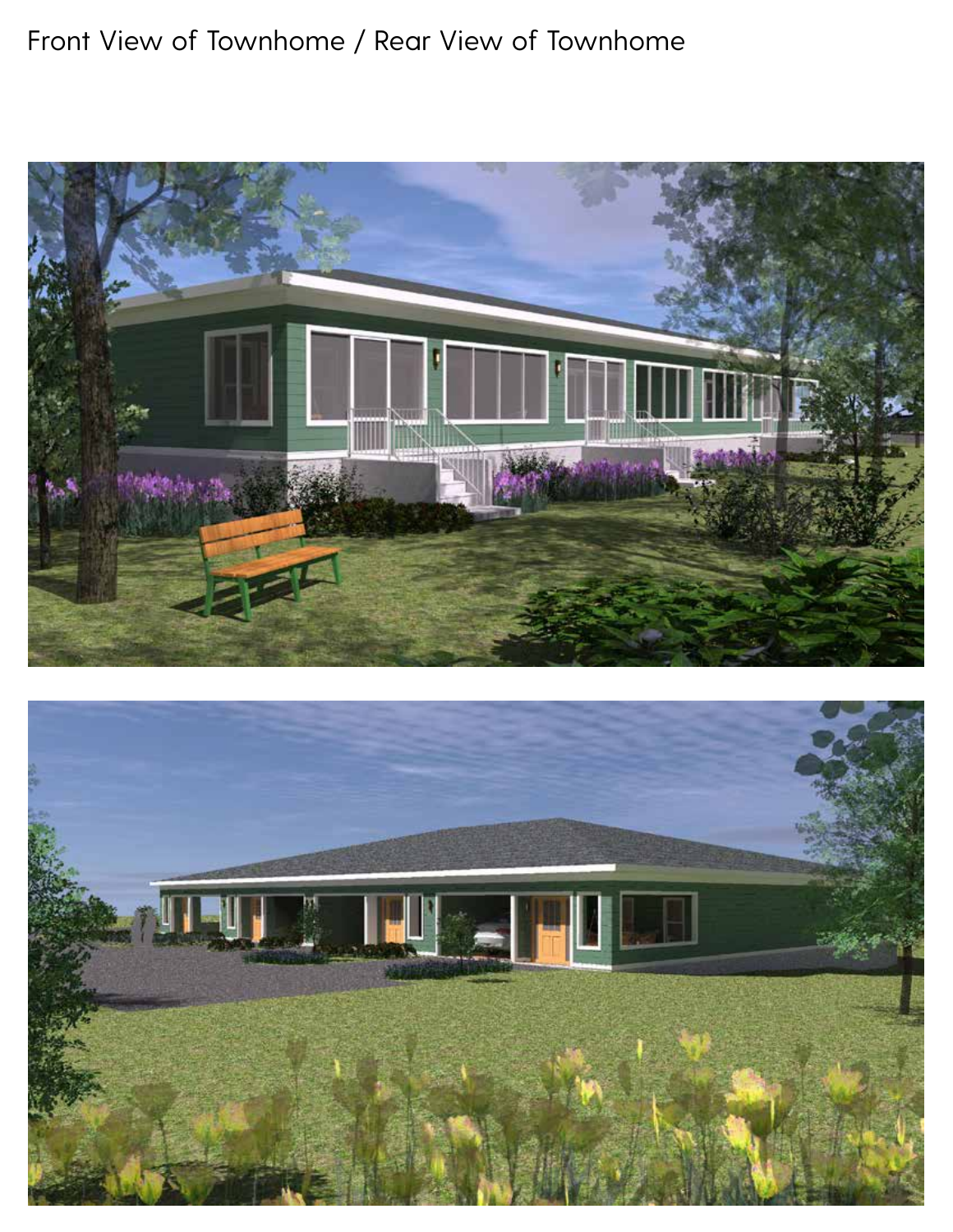# Living Room to Kitchen / Kitchen to Dining Room



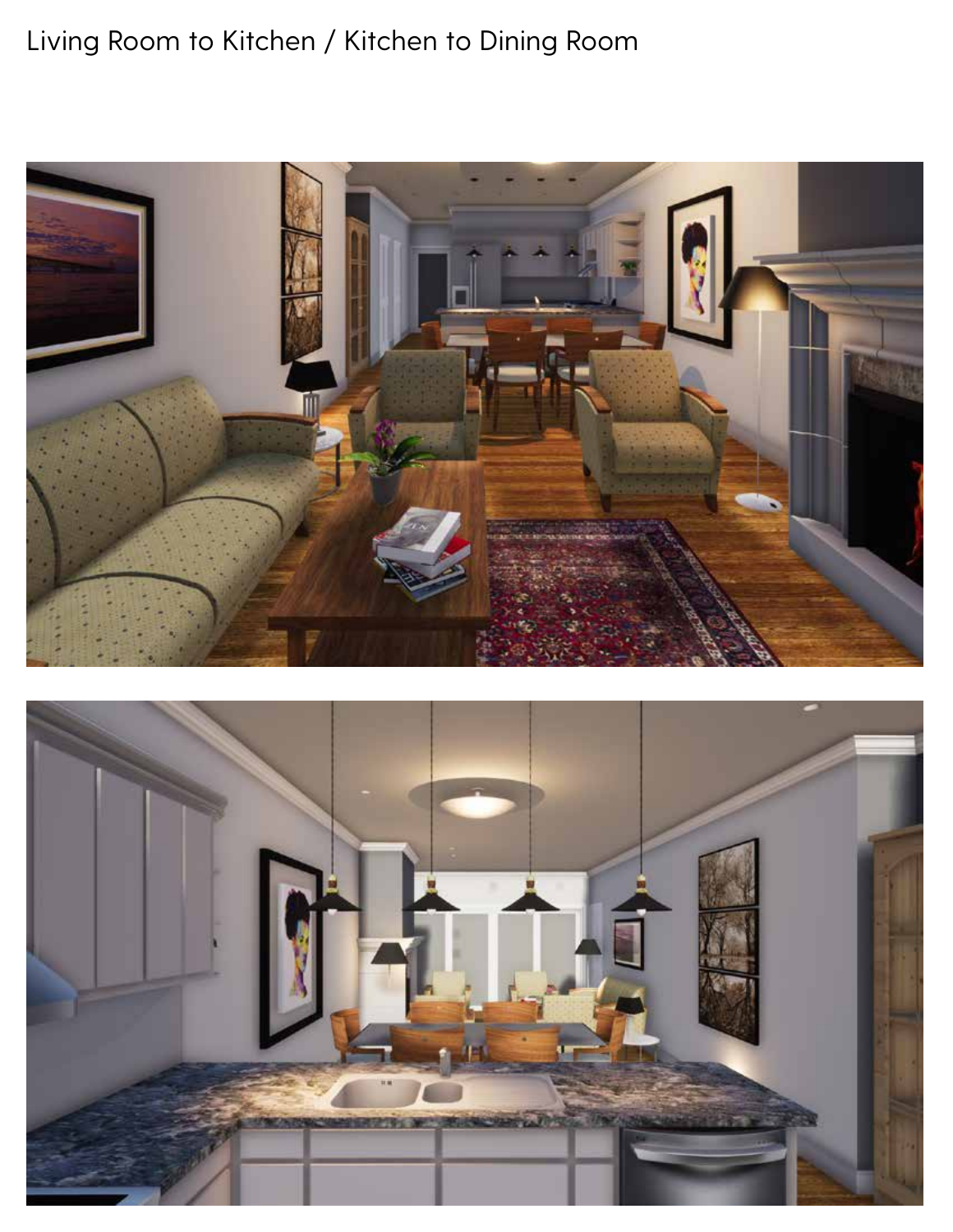## Master Bedroom / Master Bathroom



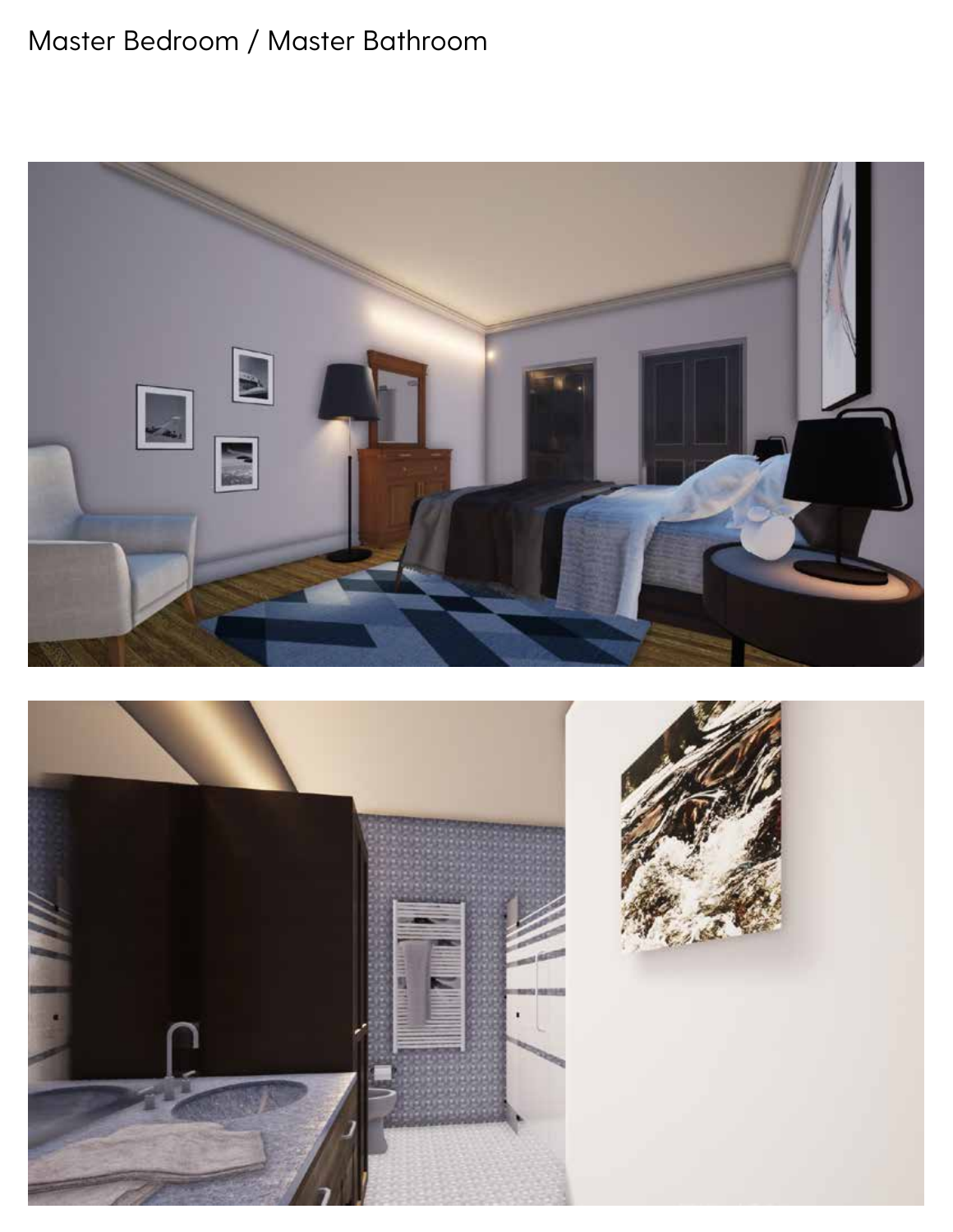## Guest Bedroom / Back Porch



![](_page_8_Picture_2.jpeg)